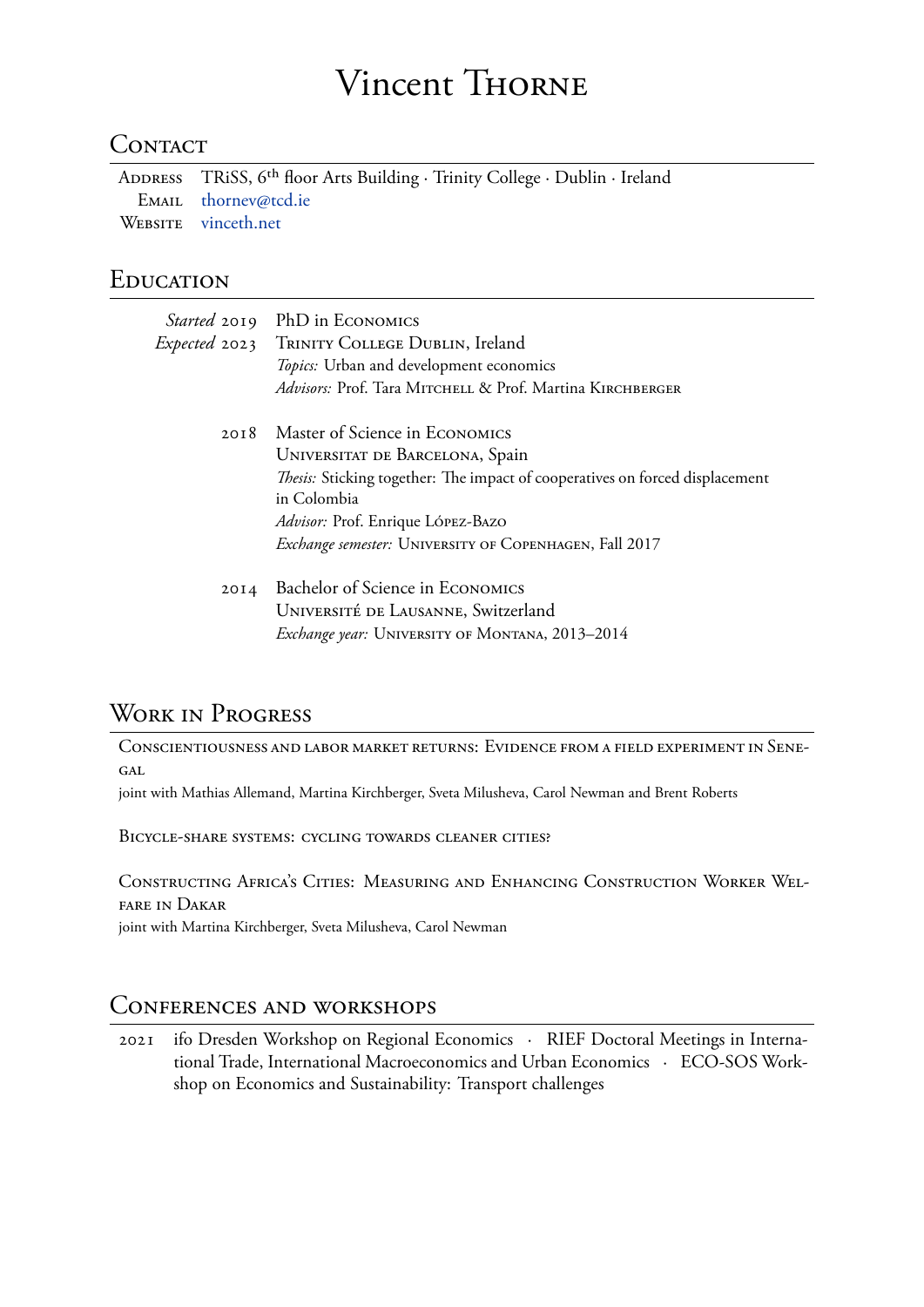# SCHOLARSHIPS & AWARDS

| 2021 Academic Research Fellowship 2020/2021, TRINITY RESEARCH IN SOCIAL SCIENCES |
|----------------------------------------------------------------------------------|
| 2021-2023 Government of Ireland Postgraduate Scholarship, IRISH RESEARCH COUNCIL |
| 2019, 2020 Department of Economics PhD Scholarship, TRINITY COLLEGE DUBLIN       |
| 2018 UB School of Economics Summer School, UNIVERSITAT DE BARCELONA              |
| 2017 MOBINT Visiting Student, GENERALITAT DE CATALUNYA                           |

# TEACHING EXPERIENCE

|           | FALL 2021 ECONOMICS OF IRELAND, Current Policy Challenges<br>Teaching Assistant · Trinity College Dublin |
|-----------|----------------------------------------------------------------------------------------------------------|
|           | FALL 2020 ECONOMICS OF IRELAND, History<br>Teaching Assistant · Trinity College Dublin                   |
|           | SPRING 2020 MATHEMATICS AND STATISTICS B<br>Teaching Assistant · Trinity College Dublin                  |
| FALL 2019 | MATHEMATICS AND STATISTICS A<br>Teaching Assistant · Trinity College Dublin                              |

# OTHER RELEVANT WORK EXPERIENCE

|           | 4/2019 Independent Researcher                                                                                                                                                                                                                                |
|-----------|--------------------------------------------------------------------------------------------------------------------------------------------------------------------------------------------------------------------------------------------------------------|
|           | -PRESENT KNOWLEDGE SHARING NETWORK, Barcelona, Spain                                                                                                                                                                                                         |
|           | Working on-demand as an independent researcher for institutional and private sector clients.                                                                                                                                                                 |
| 10/2018   | Research Assistant                                                                                                                                                                                                                                           |
| $-8/2019$ | INSTITUTIONS AND POLITICAL ECONOMY RESEARCH GROUP, Barcelona, Spain                                                                                                                                                                                          |
|           | The Emergence of Mass Parties and the Choice of Electoral Laws in Europe and North America<br>(1870-1940). European Research Council funded project. Participated in the creation of the<br>project's primary databases, combining Python, ArcGIS and Stata. |
|           | 1/2017 Research Assistant                                                                                                                                                                                                                                    |
|           | -5/2017 UNIVERSITAT DE BARCELONA, Barcelona, Spain                                                                                                                                                                                                           |
|           | Assisted Prof. Montserrat Vilalta-Bufí in finding a suitable segregation index for an inter-<br>generational inequality project. Reviewed an extensive and multi-disciplinary body of literature.                                                            |